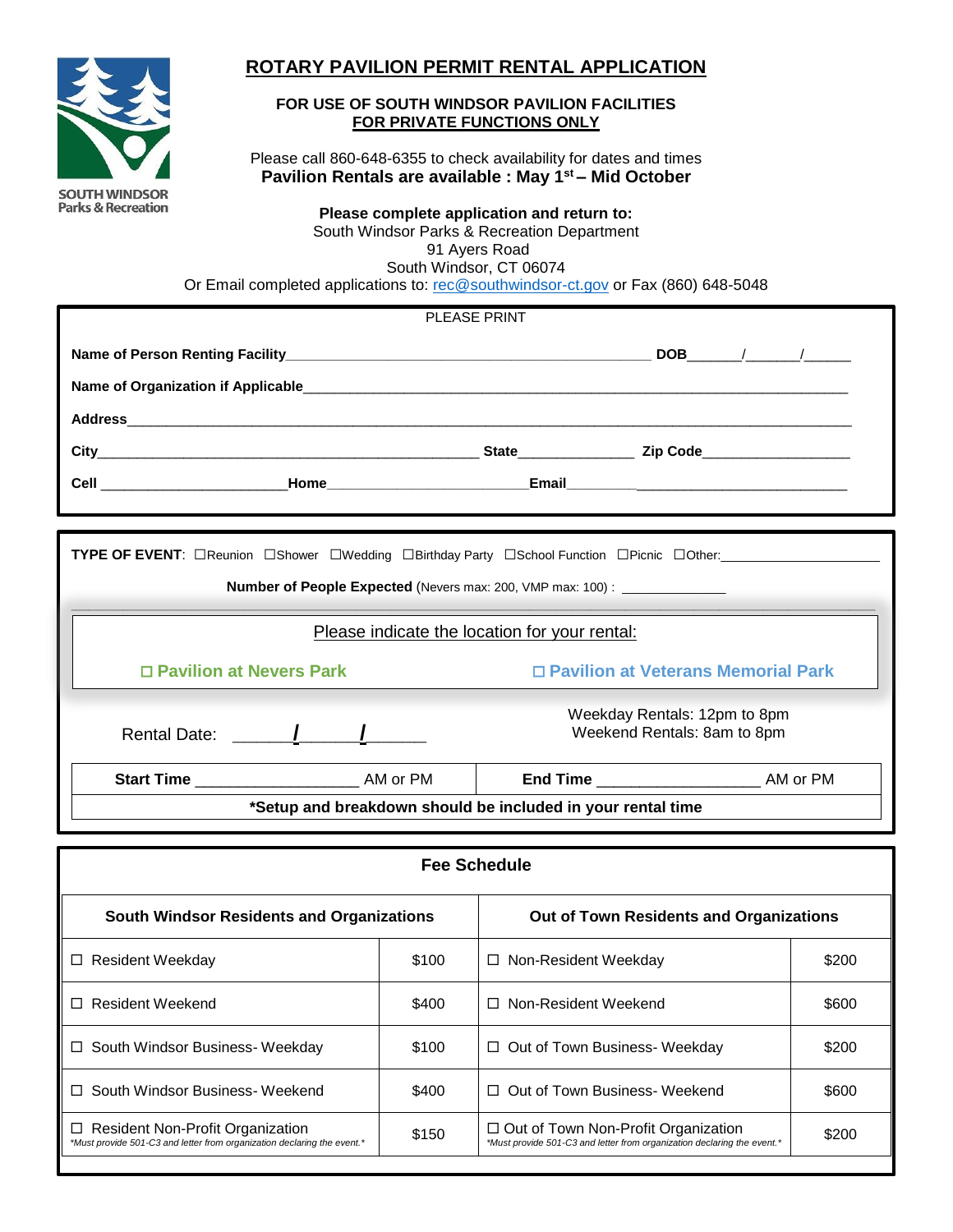| <u>Please complete this section of you are renting the Pavilion at Nevers Park</u>                                                                    |  |  |  |  |  |
|-------------------------------------------------------------------------------------------------------------------------------------------------------|--|--|--|--|--|
| Will you have a DJ or band?<br>□ YES<br>$\square$ NO                                                                                                  |  |  |  |  |  |
| $\Box$ NO<br>$\Box$ YES<br>Will beer and/or wine be served?                                                                                           |  |  |  |  |  |
| $\square$ YES<br>$\square$ NO<br>Will you be bringing an inflatable or tent?<br>*please note, you can NOT use stakes to secure an inflatable or tent* |  |  |  |  |  |
| $\square$ NO<br>Will you be using the gas grill?<br>□ YES                                                                                             |  |  |  |  |  |
| $\square$ YES<br>Firepit rental<br>$\square$ NO<br>*additional \$25 flat rate*                                                                        |  |  |  |  |  |
| <b>OR</b>                                                                                                                                             |  |  |  |  |  |
| Please complete this section of you are renting the <b>Pavilion at Veterans Memorial Park</b>                                                         |  |  |  |  |  |
| $\Box$ YES<br>$\square$ NO<br>Will you be bringing an inflatable or tent?<br>*please note, you can NOT use stakes to secure an inflatable or tent*    |  |  |  |  |  |
| $\square$ YES<br>Will you be using the grill?<br>$\square$ NO<br>*please note, you will need to bring your own propane tank*                          |  |  |  |  |  |

*Note: Access to the pool is granted during normal operating hours (M-F 12:00pm-7:00pm and Sat-Sun 12:00pm-6:00pm) The pool is open from Memorial Day weekend to late August.*

Will you need to purchase daily pool passes for any of your guests?  $\Box$  YES  $\Box$  NO How many?

| <b>Fee Calculations</b>                                                                                              |             |
|----------------------------------------------------------------------------------------------------------------------|-------------|
| Firepit rental (Nevers Park location only)(\$25) \$<br>Pool passes (VMP only) (# of passes) ______ $x $8 = $$ ______ | $TOTAL = $$ |

| <b>Security/Damage Agreement</b>                                                                                                                                                                                            |                                          |  |  |  |
|-----------------------------------------------------------------------------------------------------------------------------------------------------------------------------------------------------------------------------|------------------------------------------|--|--|--|
| The user agrees to follow all conditions of Agreement. Credit cards are required as security in the case of any damage, abuse of rental<br>times, or the need for extensive cleaning; user is liable for expenses incurred. |                                          |  |  |  |
| The following methods of payment are acceptable:                                                                                                                                                                            | Circle One: VISA • MasterCard • Discover |  |  |  |
|                                                                                                                                                                                                                             |                                          |  |  |  |
|                                                                                                                                                                                                                             |                                          |  |  |  |
|                                                                                                                                                                                                                             |                                          |  |  |  |
| CITY <b>Example 21P CODE</b> 21P CODE 21P CODE 21P CODE 21P CODE 21P CODE 21P CODE 21P CODE 21P CODE 21P CODE 21P CODE                                                                                                      |                                          |  |  |  |
|                                                                                                                                                                                                                             |                                          |  |  |  |
| APPLICANT SIGNATURE AND THE SERVICE OF THE SERVICE OF THE SERVICE OF THE SERVICE OF THE SERVICE OF THE SERVICE                                                                                                              |                                          |  |  |  |

LESSEE(S) OR USER(S) IDENTIFICATION

The undersigned, hereinafter referred to as the Lessee, in leasing or requesting the use of the ROTARY PAVILION, agrees that he or it will indemnify and save harmless the Town of South Windsor and its officers, agents, servants, named as co-defendant in any claim or suit, on account of any and all claims, damages, losses, workers compensation payments, judgments, litigation expenses and counsel fees arising out of injuries to the person (including death) sustained by or alleged to have been sustained by the servants, employees or agents of the Town of South Windsor or by any officers, agents, or servants of the Lessee or by any participant or spectator, or arising out of damage to property real or personal alleged to have been caused in whole or in part by acts of omissions of the Lessee or any participant or spectator or anyone directly or indirectly employed or working for the Lessee, including volunteers, in connection with the lease or use of ROTARY PAVILION. The Lessee further undertakes to reimburse the Town of South Windsor for any damage to its real or personal property occurring in connection with the lease or use of ROTARY PAVILION by Lessee unless the damage is caused by the Town of South Windsor.

Additional approval may be required from the Town Manager, Chief of Police, and/or Fire Marshall. Also, additional liability insurance or security fees may be required as deemed necessary by the South Windsor Parks and Recreation Department.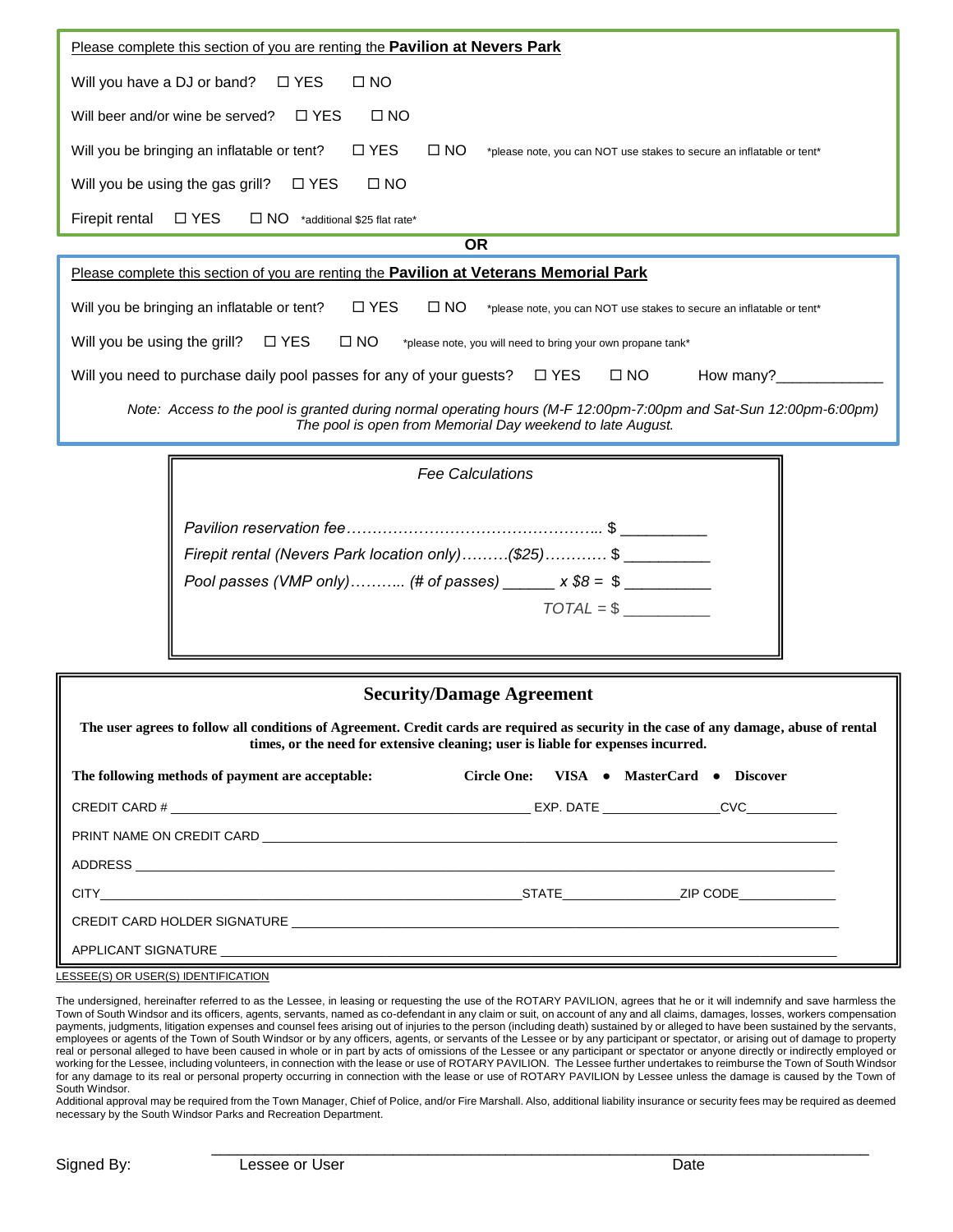# **Included Amenities**

| <b>Rotary Pavilion at Nevers Park</b>                                                                                                                                                                                                                                                                                          | <b>Rotary Pavilion at Veterans Memorial Park</b>                                                                                                                                                                                  |  |
|--------------------------------------------------------------------------------------------------------------------------------------------------------------------------------------------------------------------------------------------------------------------------------------------------------------------------------|-----------------------------------------------------------------------------------------------------------------------------------------------------------------------------------------------------------------------------------|--|
| • Men's and Women's restroom<br>• Kitchen- Stove/oven, refrigerator, chest<br>freezer, microwave, and sink<br>• Gas grill (requires staff set-up)<br>• Picnic tables (for approx. 100 people)<br>• 6 ft. folding banquet tables (approx. 7, bring<br>your own tablecloths)<br>• Horseshoes/pit<br>• Volleyball court and balls | • Men's and Women's restroom<br>• Kitchen- Stove/oven, refrigerator, microwave,<br>and sink<br>• Gas grill (bring your own propane tank)<br>• Picnic tables (for approx. 75-100 people)<br>• Horseshoes/pit<br>$\bullet$ Cornhole |  |
| Additional amenities<br>• Gas firepit- additional \$25 flat rate                                                                                                                                                                                                                                                               | Additional amenities<br>• Pool passes- \$8 per guest                                                                                                                                                                              |  |
| <b>Fee Collection</b>                                                                                                                                                                                                                                                                                                          |                                                                                                                                                                                                                                   |  |

## **Renters are responsible for any damages incurred during the event**

- **A Credit Card must be held on file in the case of any damages or abuse of time.**
- Fees will be collected by the Parks and Recreation Department.
- Refunds, when necessary, will be processed within 10 business days of the event.
- Failure to comply with the conditions stated above, abuse of scheduled rental times, or failure to exercise reasonable care in the use of the facility, may result in additional charges and the disapproval of further applications by your group.
- **ALL rental fees are due at time of reservation**

## **Booking/Cancellations**

- Booking will be confirmed within five business days of this application.It is understood that use of the facility by the applicant is subject to any or all of the conditions listed on this Policies/Agreement page.
- Reservation will be confirmed within five business days of scheduled reservation.
- Person listed to be responsible for activity must be in attendance during reservation.
- Full refunds will be made on cancellations made at least **3 days** prior to the rental date. Please allow 2 weeks for a refund.
- A \$50.00 cancellation fee will be retained from payment for cancellations made *later than* three (3) days in advance of the event.
- No refunds on rental fees will be made, in any amount, for failure to show on the reserved rental date.
- A rain date may be reserved in addition to your original date for a non-refundable fee of \$60.